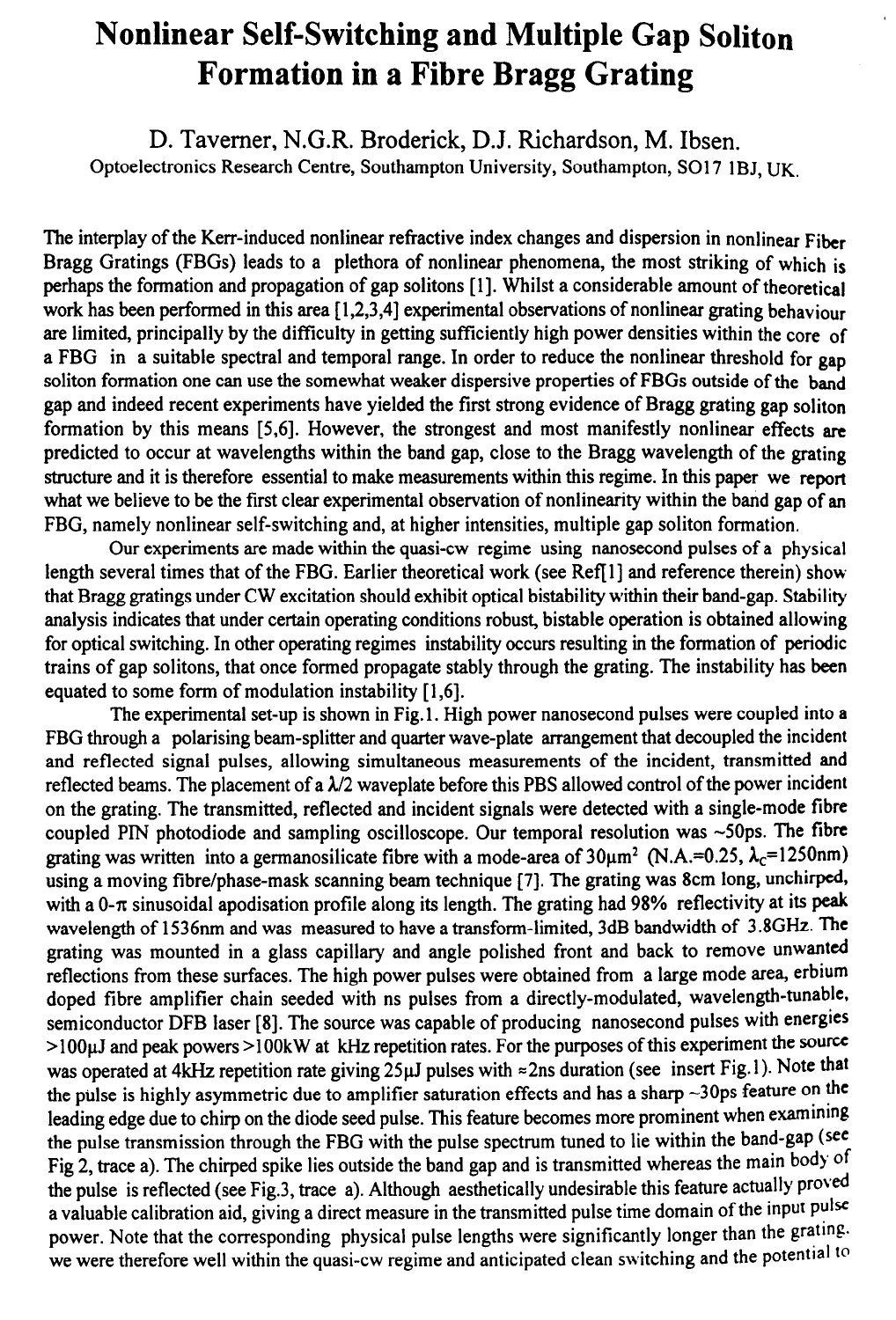generate a significant number of gap soliton pulses. The pulse spectrum at the FBG input was measured to have a 3dB spectral bandwidth of 1.2 GHz, considerably less than the FBG bandwidth. The central wavelength of the source could be continuously and accurately temperature-tuned to wavelengths in and around the FBG band gap.

We set the source wavelength close to the short wavelength side of the center of the bandgap and examined the grating pulse transmission and reflection characteristics as a function of increasing peak power. The transmission results are summarised in Fig. 2. At low powers (Fig.2 trace a) the pulse is seen to be almost completely reflected from the grating other than our chirped rising edge marker. However as the pulse peak power is increased strong pulse reshaping becomes apparent. Fig.2 traces b-d show various stages in the growth of the nonlinearly transmitted pulses. Initially one gap soliton is formed (around 3kW peak power), however as the intensity is increased more solitons are generated. Each subsequent pulse then narrows to  $\sim$ 100 ps and moves forward allowing additional pulses to form at the rear of the bunch. We observed the generation of up to 5 gap solitons in our experiments (Fig.2, trace d). Note that the absence of Raman scattering or other nonlinear spectral distortion was confirmed by direct spectral measurements. The corresponding effects of the pube formation are readily observed in the reflected domain, see Fig.3 traces a-d where progressively larger 'chunks' of energy are seen to be switched from the front of the pulse.

We evaluated the percentage energy transmittance of the FBG as a function of peak power both by integration of the transmitted pulse forms and through direct measurements of the incident, transmitted and reflected average powers. Good agreement was obtained between the two approaches. The results are shown in Fig.4 where it is seen that the transmission switches from about 3% in the linear regime to a saturated level of about 40% for peak powers of  $-4kW$  and above, representing  $-11dB$ switching contrast. Note that the data presented in Fig.4 has been processed to eliminate the contribution of the chirped leading spike to the calculated total transmission.

In conclusion, we report the first observation of optical switching and multiple gap soliton generation within the bandgap of a FBG. Switching from 3% to 40% of the pulse energy is obtained for nanosecond pulses at internal field strengths of order 10-15 GW/cm<sup>2</sup>. At higher intensities multiple gap solitons were obtained. We have experimentally observed the formation of up to 5 gap soliton with durations in the range 100-500ps. We believe these results to represent a significant step in the study of nonlinear FBG effects and indicate that the combination of high power fiber based 1550 nm sources, coupled to recent improvements in FBG fabrication techniques should allow for further advancements in such studies.

## References:

[1] C.Martijn de Sterke, J.E. Sipe:'Gap Solitons', Progress in OpticsXXXIII, 1994, E. Wolf, ed., pp203-260, (Elsevier, Amsterdam, 1994).

PI H.G. Winful, J.H. Marburger, E. Garmire: 'Theory of bistability in nonlinear distributed feedback structures', Appl. Phys. Lett., 1979,35,5,379-381.

[31 W. Chen, D.L. Mills: 'Gap solitons and the nonlinear optical response of superlattices', Phys. Rev. Lett., 1987,58,2, 160-163.

[41 C.M. de Sterke, J.E. Sipe: 'Envelope-function approach for the electrodynamics of nonlinear periodic structures', Phys. Rev. A, 1988,38, 10,5149-5165.

[51 U. Mohideen, R.E. Slusher, V. Mizrahi, T. Erdogan, J.E. Sipe, M. Gonokami, P.J. Lemaire, C.M. de Sterke, N.G.R. Broderick: 'Gap soliton propagation in optical fiber gratings', Opt. Lett., 1995, 20, 1674-1676.

161 B.J. Eggleton, C.M. de Sterke, R.E. Slusher, J.E.Sipe: 'Distributed feedback pulse generator based on nonlinear fibre grating', Electron. Lett., 1996, 32, 25, 2341-2342.

[7] M.J. Cole, W.H. Loh, R.I. Laming, M.N. Zervas, S. Barcelos: 'Moving fibre/phase maskscanning beam technique for enhanced flexibility in producing fibre gratings with uniform phase mask', Electron. Lett., 1995,31, 17, 1488-1490.

PI D.Tavemer, D.J. Richardson, L.Dong, J.E. Caplen, K.Williams, R.V. Penty: '158pJ pulses from a single transverse mode, large mode-area EDFA', Opt. Lett., 1997,22,6,378-380